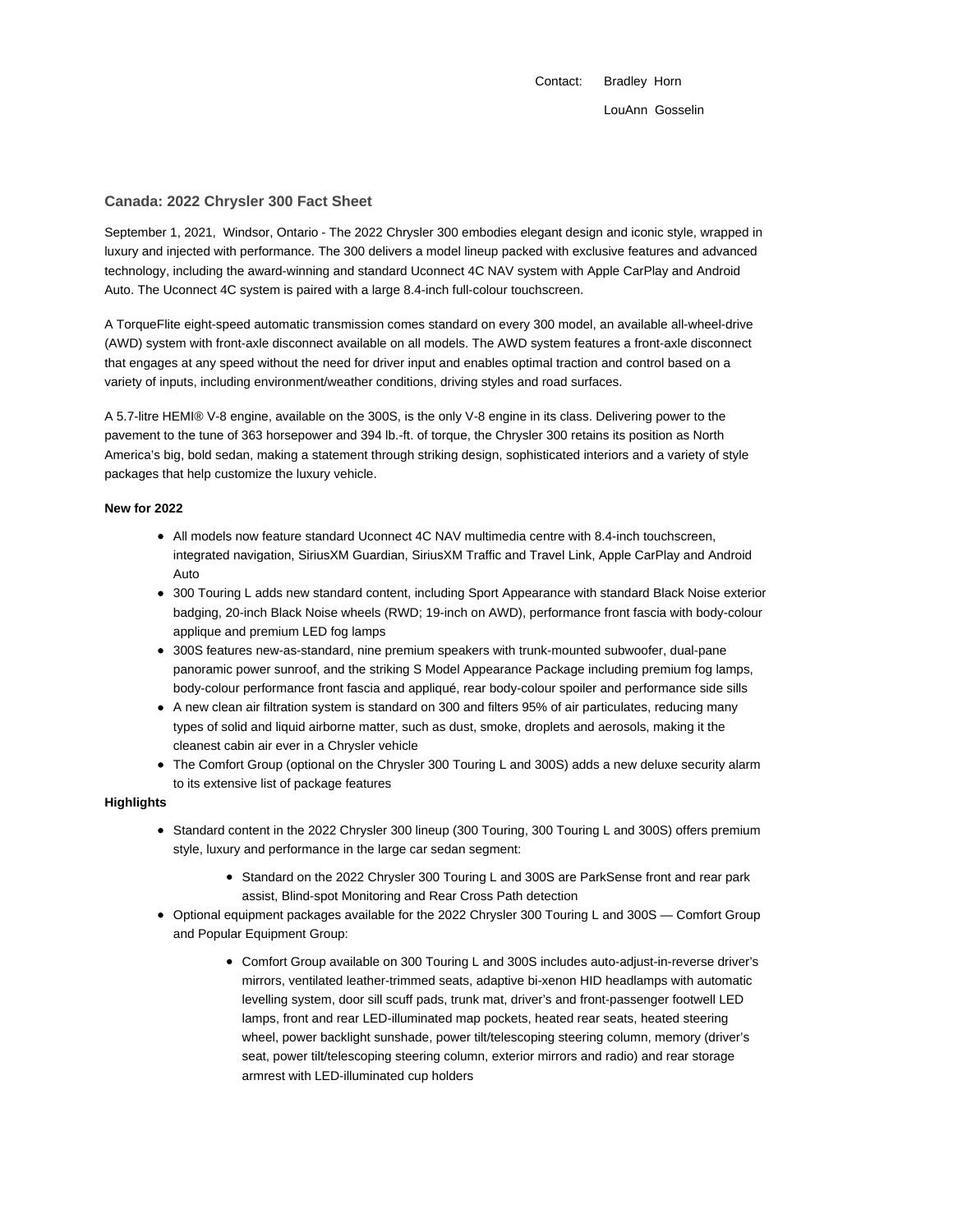- Popular Equipment Package available on Touring L includes dual-pane panoramic sunroof, nine premium speakers with trunk-mounted subwoofer, 506-watt amplifier and surround sound system
- Chrysler 300 is the only vehicle in the large-car sedan segment to offer both V-6 and V-8 engines with a standard eight-speed automatic transmission
- The award-winning 3.6-litre Pentastar V-6 paired with the standard TorqueFlite eight-speed automatic transmission on Chrysler 300 delivers 292 horsepower and 260 lb.-ft. of torque:
	- Thanks to a sport-tuned exhaust and unique engine calibration, the 300S comes standard with the award-winning 3.6-litre Pentastar V-6 that delivers 300 horsepower and 264 lb.-ft. of torque
- Chrysler 300 Touring, Touring L and 300S models are available with the AWD system with front-axle disconnect, which includes an active transfer case with the front-axle disconnect to improve real-world fuel economy:
	- This class-exclusive AWD system seamlessly transitions between rear-wheel drive (RWD) and AWD with no driver intervention to maximize fuel economy
- The legendary 5.7-litre HEMI V-8 engine, available on 300S, is the only V-8 in the segment and delivers 363 horsepower, 394 lb.-ft. of torque and runs 0-96 kilometres per hour (km/h) (0-60 miles per hour (mph)) in less than six seconds
- The Chrysler 300S offers more athletic and youthful appointments to the lineup and comes standard with the award-winning 3.6-litre Pentastar V-6 engine, paddle shifters and Sport mode, performance suspension, blacked-out exterior accents, Black Noise wheels, leather-wrapped sport seats, exclusive Piano Black interior accents and newly-standard nine-speaker Alpine audio system with surround sound, 506-watt amplifier and trunk-mounted subwoofer:
	- A performance-tuned suspension with increased spring rates, performance-tuned steering and bushings, larger sway bars (with V-8 engine) and Goodyear Eagle F1 three-season tires are available on Chrysler 300S RWD models for drivers who want more handling capability
- Advanced technological solutions integrated in enthusiast-desired RWD architecture:
	- Electric power steering (EPS) reduces energy demand and provides driver selectable steering modes: Normal, Comfort and Sport
- Sport mode instantly transforms the personality and performance of the Chrysler 300S with reduced shift times from approximately 400 milliseconds to 250 milliseconds, increased engine and throttle responsiveness, and firmer steering feel
- The Chrysler 300's standard Uconnect 4C NAV system with Apple CarPlay and Android Auto includes an 8.4-inch display, offering multi-touch gestures, vivid imagery, sharp graphics and support for smartphone integrations
- With more than 80 available safety and security features, the Chrysler 300 offers available Full-speed Forward Collision Warning-Plus, Adaptive Cruise Control-Plus with Full Stop, Blind-spot Monitoring, Rear Cross Path detection, Lane Departure Warning with Lane Keep Assist and Park-Sense front and rear park assist system

## **Model Lineup**

For 2022, the Chrysler 300 lineup consists of three models:

- 300 Touring (RWD/AWD)
- 300 Touring L (RWD/AWD)
- 300S (RWD/AWD)

## **Available Exterior Colours**

- Bright White
- Frostbite
- Gloss Black
- Granite Crystal Metallic
- Silver Mist
- Velvet Red

**Available Interior Colours**